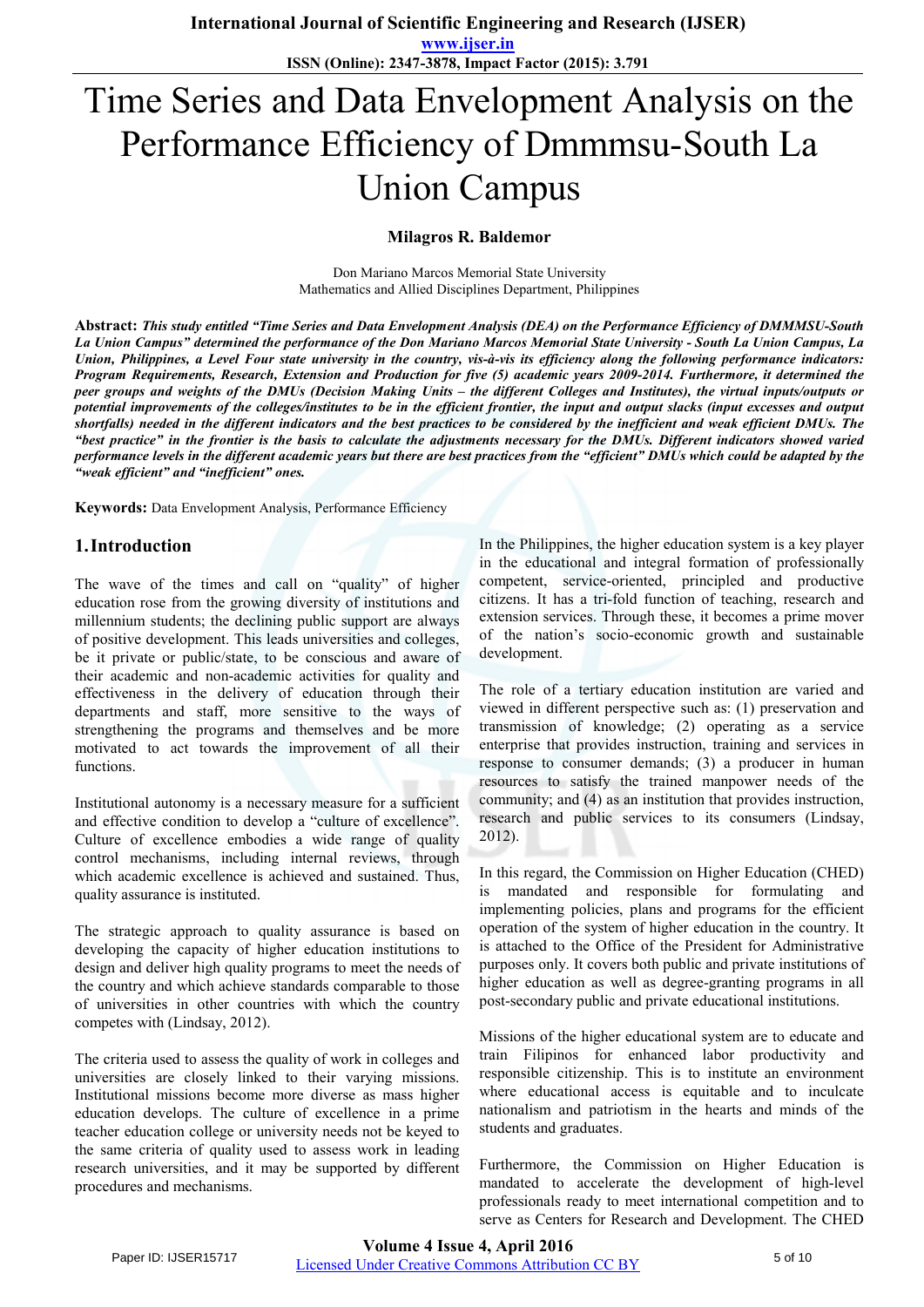#### **International Journal of Scientific Engineering and Research (IJSER) www.ijser.in ISSN (Online): 2347-3878, Impact Factor (2015): 3.791**

recognizes the enormous contribution of higher education institutions in the growth and prominence of tertiary education in the country and in the Asia- Pacific.

To improve the quality of instruction delivered by the tertiary education institutions, CHED encourages institutions to seek accreditation and provide a number of incentives in the form of progressive deregulation, grants and subsidies to institutions with accredited programs.

As part of its mandate, CHED monitors and evaluates HEIs in the country through Republic Act 7722. Its purposes are: (a) to make judgment about the effectiveness of the institution and (b) to ensure the quality of standards and programs.

In addition, it has a renewed push for quality assurance particularly: (a) movement to mass higher education; (b) emerging new challenges; (c) workforce has become global and geographically fluid and (d) development of advanced information and communication technologies.

There are different mechanisms of quality assurance. There are program-based like the authority to grant are program-based like the authority to grant permit/recognition, standards setting, accreditation, permit/recognition, standards setting, acc<br>international certifications, Center international certifications, Center of Development/Excellence and international benchmarking. Institution-based mechanisms include Institutional Quality Assurance Monitoring and Evaluation (IQUAME), SUC leveling, Philippine Quality Award, Autonomous and Deregulated Status of HEIs, PSG for university status and Local Colleges and Universities (http://www.ched.gov.ph).

At the institutional level, CHED has developed the following mechanisms: for State Universities and Colleges Leveling. This has been set to determine the overall performance of the HEIs in different aspects for classification or categorization of institutions accordingly based on the various levels of quality (Defensor, 2010).

Assessing the performance of educational institutions vis-àvis attainment of their stated objectives is fraught with difficulties. As an alternative measure, the performance of universities has been assessed using a systemic model (inputoutput processes) concentrating on the means of attaining the objectives through indicators as: outputs of the organization, administrative and technological processes, and the quality and quantity of inputs used. In general, universities are committed to the traditional goals of preserving and transmitting knowledge, extending the frontiers of knowledge and applying knowledge (Poblador, 2008).

Private and public institutions like colleges and universities need to be assessed. Performance indicators have often been criticized for being inadequate and not conducive to analyzing efficiency. The measurement of organizational performance and efficiency is an essential part of the reform for the general welfare of all groups as well as the country. The measure of efficiency is the possible evaluation of the performance of an organization by comparing it with the standards of international best practice (Castano and Cabanda, 2011).

The concepts of institutional performance are the embodying components on two dimensions: effectiveness - is the congruence between outputs and goals or other criteria; and on one hand, efficiency - links outputs with inputs. The efficiency dimension, has been relatively neglected to assess institutional performance, is further defined. Efficiency's relationship to the economic concepts of productivity is examined. The practical difficulties in assessment related to the conceptualization and measurement of inputs and outputs has to reflect in the educational institution's purposes and processes. Results are used as management information for action.

Some researches review the progress toward overcoming these difficulties and examine the ways that recent research addresses the analytical problems of assessing the inputoutput component of institutional performance. Studies of input-output relationships are classified into three categories: (1) input-output-ratio studies, which include the use of costanalysis techniques and "productivity" ratios; (2) regression studies, which use statistical procedures to estimate the typical relationships among the variables; and (3) production frontier or data envelopment techniques, which identify and explore the most desirable input-output combinations or estimate the feasible range of these combinations (Lindsay, 2012)

### **2.The Don Mariano Marcos Memorial State University: A Background on Quality**

One of the known CHED supervised state university in the Philippines is the Don Mariano Marcos Memorial State University (DMMMSU) in La Union.

Since its existence, DMMMSU has been performing as one of the best state universities in the Philippines. This is reflected in the latest report on the leveling of universities with DMMMSU as one of the top ten (10) Level IV State Universities and Colleges (SUCs) and among the 107 state higher education institutions (Bacungan & Gapasin, 2007).

Recently, an institutional self-evaluation was conducted by a team of evaluators composed of administrators and senior faculty members in the university. The study conducted aimed to determine the performance level of the institution and the significant factors which affected its performance. Specifically, it looked into the performance level of the 16 colleges and institutes along 8 performance indicators namely: program requirements, planning, curriculum and instruction, student development and services, physical plant and facilities, research, extension and resource generation and utilization. The study further aimed to provide direction to planning and to serve as a basis for the improvement of the existing policies and practices of the institution.

The main tool of the study was an instrument developed by a team of evaluators and approved by the University Administrative Council through Resolution No. 35, s. 2007. It made use of 8 performance indicators with sub-indicators and their corresponding points. Secondary data were obtained through interviews, documents and reports of programs and projects. A combination of four designs was used namely: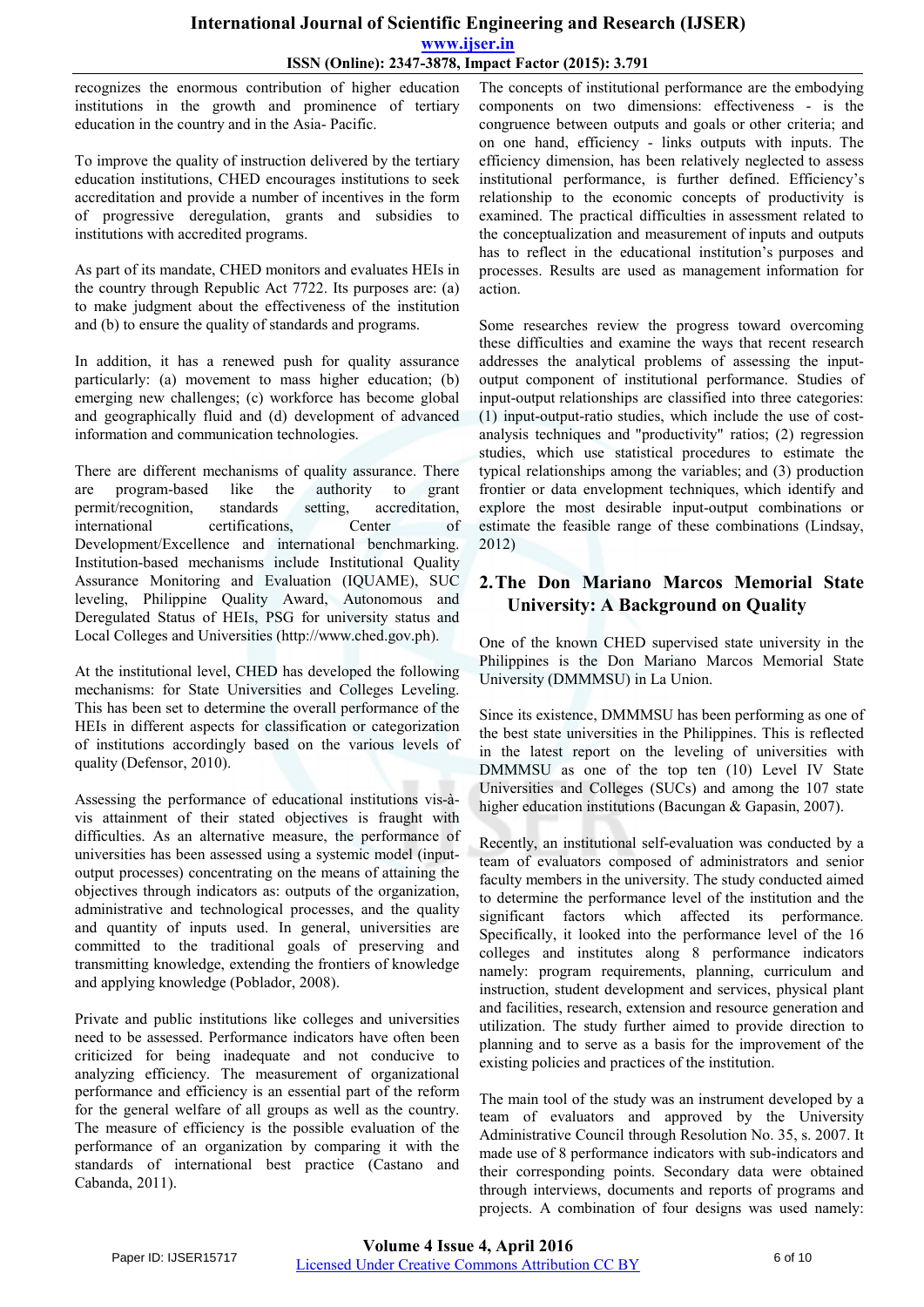#### **International Journal of Scientific Engineering and Research (IJSER) www.ijser.in ISSN (Online): 2347-3878, Impact Factor (2015): 3.791**

quantitative, descriptive, relational, correlational and cross sectional designs. Frequency counts and percentages, pairwise regression and bivariate correlation analysis were utilized in the study (Ibid, 2007).

In the study on the performance of the 16 colleges and institutes of DMMMSU, the strengths and weaknesses of the colleges and institutes were uncovered. It revealed that the general performance level of the entire university was "barely performing" and that the five factors that significantly affected its performance were Resource Generation, Research, Extension, Program Requirements and Student Development and Services. The strongest, however, were Planning and Physical Facilities. In terms of the performance of the 16 colleges and institutes of the university mentioned, there were two "highly performing", five "moderately performing", seven "fairly performing," and two "barely performing" with the College of Education of the South La Union Campus as the highest performing college.

The results have been considered by the researcher, thus, this paper regarding the performance vis-à-vis the efficiency of the colleges and institutes of one of the campuses of the university has been conceptualized. Furthermore, the evaluation was done through Data Envelopment Analysis (DEA) and Time Series Analysis along different performance indicators namely Program Requirements, Research, Extension and Production. It also analyzed the indicators and sub-indicators where the colleges and institutes performed efficiently and inefficiently.

Within this context, the campus has embarked on improving the areas where the colleges and institutes did not perform efficiently, thus the need for this study.

The paradigm of the study shows the DMUs in the input box – the campus with its four (4) colleges namely College of Education (CE), College of Arts and Sciences (CAS), College of Computer Science (CCS) and College of Graduate Studies (CGS) and its three (3) institutes namely Institute of Agriculture (IA), Institute of Fisheries (IF) and Institute of Community Health and Allied Medical Sciences (ICHAMS). In the process box is the analysis of data along the four-fold functions of the university – Program Requirements under Instruction ( Input variable – number of programs, output – accreditation status), Research (input - number of researches, output - number of patented researches, number of researches presented in the international fora and other types of fora, number of research awards received and number of researches published in refereed journals) Extension (input number of trainings conducted , output - number of clienteles served) and Production (input variable- number of income generating projects, output - income generated). These variables are treated using Data Envelopment Analysis. Finally, in the output box is the Performance Efficiency of the DMUs which would reflect their best practices to be in the efficient frontier to serve as a feedback to the DMUs.



**Figure 1:** Paradigm of the Study

## **3.Objectives of the Study**

The main objective of the study is to determine the performance efficiency of the different colleges and institutes of DMMMSU-South La Union Campus along Program Requirements, Research, Extension and Production.

Specifically, based on the different indicators, this study will seek answers to the following questions:

- 1.What is the efficiency of the different colleges and institutes based on the DEA and Time Series Analysis?
- 2.What are the peer groups and weights of the DMUs?
- 3.What are the virtual inputs/outputs or improvements of the DMUs to be in the efficient frontier?
- 4.What are the input and output slacks needed in the different indicators?
- 5.Based on the findings, what are the best practices to be considered by the efficient DMUs?

# **4.Methodology**

The study was a documentary analysis that utilized the descriptive evaluative research design considering several entities for evaluation using a non-parametric approach and non-statistical method called Data Envelopment Analysis (DEA) in Decision Making Units (DMUs). DEA is a linear programming based technique for measuring the relative performance of organizational units where the presence of multiple inputs and outputs makes comparisons difficult. This introduces the technique and uses an example to show how relative efficiencies can be determined and targets for inefficient units set. It is also accompanied by Time Series Analysis. It further employed the Output Oriented Multi - Stage DEA Constant Returns-to-Scale (CRS) Model.

Performance efficiency of the DMUs was categorized into three (3): Fully Efficient (blue), Weak Efficient (cyan) and Inefficient (white). Fully efficient DMUs have an efficiency score of 1.000 and they no longer need improvements, weak efficient DMUs on the other hand have efficiency scores of 1.000 but they still need potential improvements to be in the efficient frontier while inefficient ones need a lot of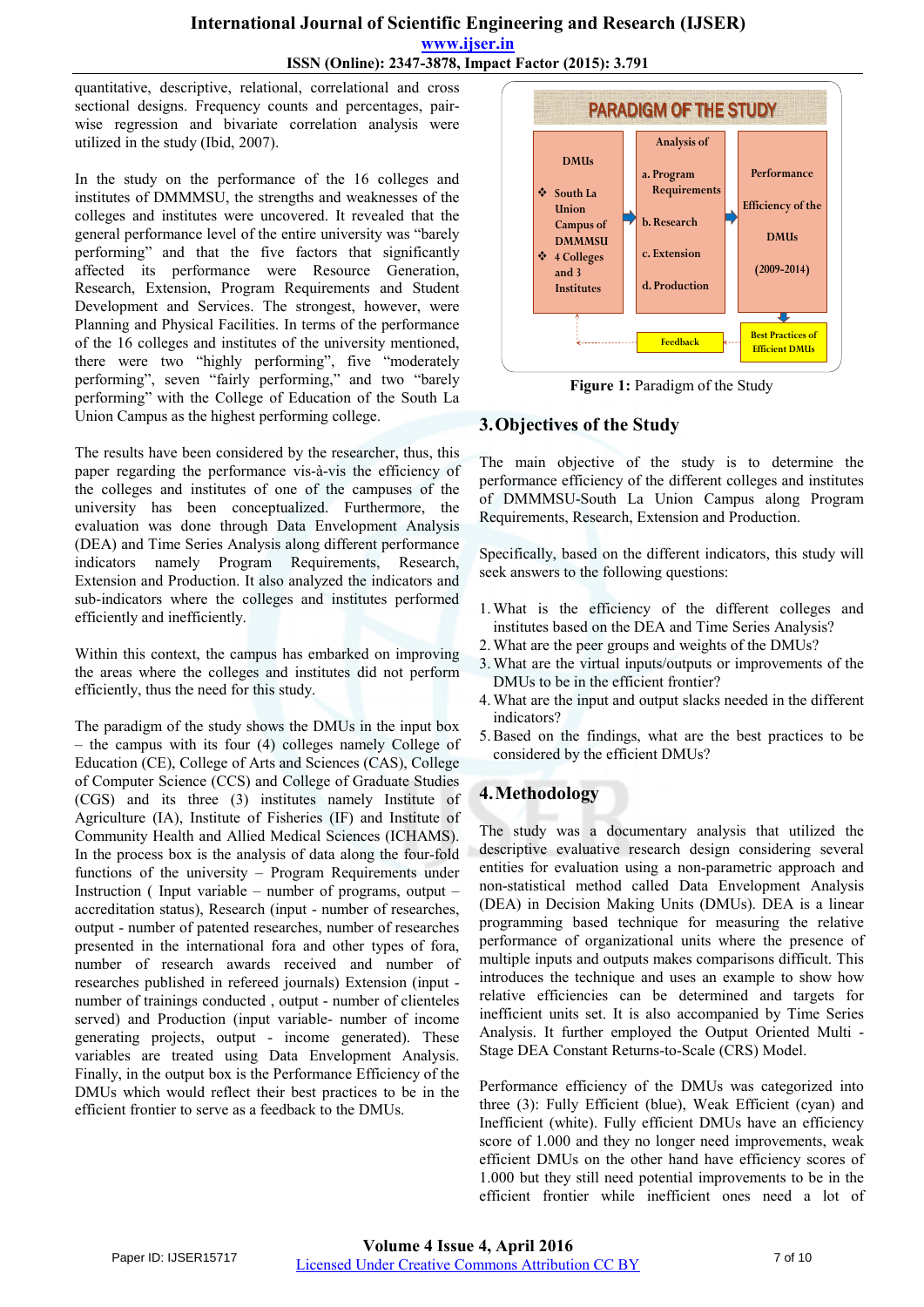#### **International Journal of Scientific Engineering and Research (IJSER)**

**www.ijser.in**

**ISSN (Online): 2347-3878, Impact Factor (2015): 3.791**

improvements. Fully efficient DMUs are found in the efficient frontier.

#### **5.Findings**

The following were the findings of the study:

(1) The performance efficiency of the campus is as follows:

a. As to Program Requirements, only the College of Education was found to be fully efficient.

| Table 1: Performance Efficiency of the DMUs along |  |
|---------------------------------------------------|--|
| Program Requirements                              |  |

| College/Institute                                                   | <b>Efficiency Score</b> |
|---------------------------------------------------------------------|-------------------------|
| College of Graduate Studies                                         | 0.6122                  |
| College of Education                                                | 1.0000                  |
| College of Arts and Sciences                                        | 0.8571                  |
| Institute of Community Health and<br><b>Allied Medical Sciences</b> | 0.2143                  |
| College of Computer Science                                         | 0.4286                  |
| Institute of Agriculture                                            | 0.4286                  |
| Institute of Fisheries                                              | 0.7143                  |

b. In Research, the campus reflected a fully efficient status in 2009-2010, 2012-2013 and 2013-2014. It was inefficient from 2010-2012.

**Table 2:** Performance Efficiency of the Campus along Research for AY 2009 -2014

| School Years | <b>Efficiency Scores</b> |
|--------------|--------------------------|
| 2009-2010    | 1.0000                   |
| 2010-2011    | 0.7153                   |
| 2011-2012    | 0.8172                   |
| 2012-2013    | 1.0000                   |
| 2013-2014    | 1.0000                   |

c. In Extension, the campus reflected a fully efficient score in the year 2011-2012 only.

**Table 3:** Performance Efficiency of the Campus along Extension for AY 2009 -2014

| School Years | <i>Efficiency Score</i> |
|--------------|-------------------------|
| 2009-2010    | 0.5544                  |
| 2010-2011    | 0.9819                  |
| 2011-2012    | 1.0000                  |
| 2012-2013    | 0.7703                  |
| 2013-2014    | 0.8229                  |

d. In Production, the campus was fully efficient in the school years 2011- 2012 and 2013-2014 and weak efficient in 2012- 2013.

**Table 4:** Performance Efficiency of the Campus along Production for AY 2009 -2014

| School Year | <i>Efficiency Score</i> |
|-------------|-------------------------|
| 2011-2012   | 1.0000                  |
| 2012-2013   | 1.0000                  |
| 2013-2014   | 1.0000                  |

 (2) The efficient peer and weight of the inefficient DMUs are:

a. the College of Education for Program Requirements;

| Table 5: Efficient Peer and Weight of the DMUs along |
|------------------------------------------------------|
| Program Requirements                                 |

|                                   | СE     |
|-----------------------------------|--------|
| College of Graduate Studies       | 7.0000 |
| College of Education              | 1.0000 |
| College of Arts and Sciences      | 1.5000 |
| Institute of Community Health and | 1.0000 |
| Allied Medical Sciences           |        |
| College of Computer Science       | 1.0000 |
| Institute of Agriculture          | 1.5000 |
| Institute of Fisheries            | 0.5000 |

b. the three school years (2009-2010, 2012-2013, 2013-2014) where the campus was found to be efficient served as the efficient peer and weight of the two years (2010-2012) where the campus was inefficient;

|  | Table 6: Efficient Peer and Weight of the DMUs along |  |  |  |
|--|------------------------------------------------------|--|--|--|
|--|------------------------------------------------------|--|--|--|

| Research  |           |           |           |  |
|-----------|-----------|-----------|-----------|--|
|           | 2009-2010 | 2012-2013 | 2013-2014 |  |
| 2009-2010 | 1.0000    |           |           |  |
| 2010-2011 |           | 1.3981    | 0.1165    |  |
| 2011-2012 |           | 0.7500    | 0.0395    |  |
| 2012-2013 |           | 1.0000    |           |  |
| 2013-2014 |           |           | 1.0000    |  |

c. the campus extension program was found to be efficient for one year only (2011-2012), hence, it served as the efficient peer and weight of the other four years;

| Table 7: Efficient Peer and Weight of the DMUs along |
|------------------------------------------------------|
| Extension                                            |

| еличногот |           |  |
|-----------|-----------|--|
|           | 2011-2012 |  |
| 2009-2010 | 0.6364    |  |
| 2010-2011 | 1.3182    |  |
| 2011-2012 | 1.0000    |  |
| 2012-2013 | 2.3636    |  |
| 2013-2014 | 4.0909    |  |

d. the efficient peer and weights are the best practices during 2011-2012 and 2013-2014 in Production.

**Table 8:** Efficient Peer and Weight of the DMUs along

| Production |           |           |  |
|------------|-----------|-----------|--|
|            | 2011-2012 | 2013-2014 |  |
| 2011-2012  | 1.0000    |           |  |
| 2012-2013  |           | 1.000     |  |
| 2013-2014  |           | 1.0000    |  |

(3) The virtual inputs/outputs or improvements of the colleges/institutes to be in the efficient frontier (Potential Improvement of the DMUs) are the following:

a. Program Requirements - except for the College of Education, all the other colleges and institutes need potential improvements in the accreditation level.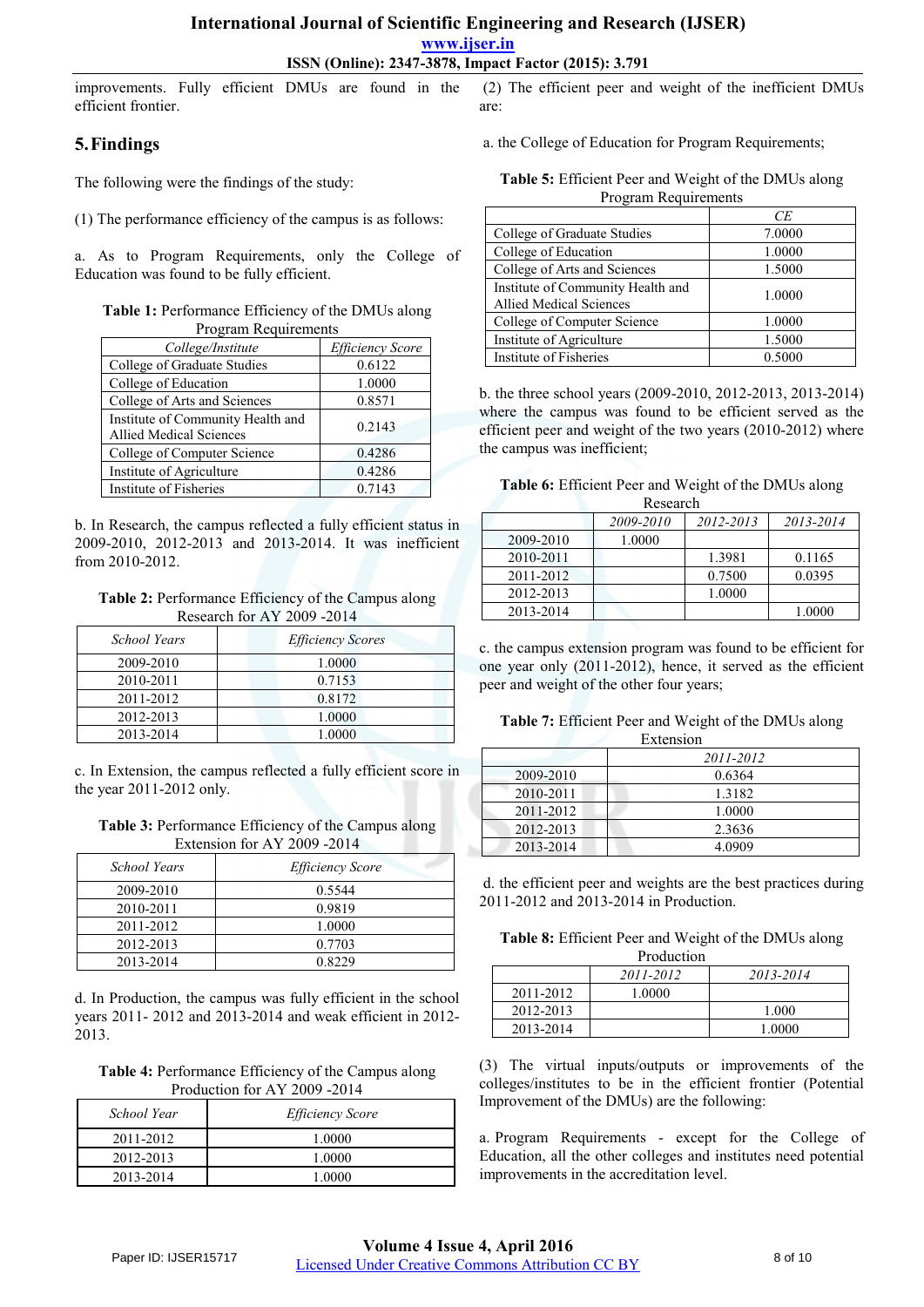#### **International Journal of Scientific Engineering and Research (IJSER) www.ijser.in ISSN (Online): 2347-3878, Impact Factor (2015): 3.791**

#### **Table 9:** Virtual IOs of the DMUs along Program

| Requirements             |                       |                       |                        |                         |  |  |
|--------------------------|-----------------------|-----------------------|------------------------|-------------------------|--|--|
| Virtual Inputs / Outputs |                       |                       |                        |                         |  |  |
| College /<br>Institute   | Number of<br>Programs |                       | Accreditation<br>Level |                         |  |  |
| CGS                      | 14.00                 | 0.00<br>$\frac{0}{0}$ | 49.00                  | 63.33%                  |  |  |
| CE.                      | 2.00                  | 0.00<br>$\frac{0}{0}$ | 7.00                   | $0.00\%$                |  |  |
| CAS                      | 3.00                  | 0.00<br>$\%$          | 10.50                  | 16.67%                  |  |  |
| <b>ICHAMS</b>            | 2.00                  | 0.00<br>$\%$          | 7.00                   | 366.67<br>$\%$          |  |  |
| <b>CCS</b>               | 2.00                  | 0.00<br>$\%$          | 7.00                   | 133.33<br>$\%$          |  |  |
| IΑ                       | 3.00                  | 0.00<br>$\frac{0}{0}$ | 10.50                  | 133.33<br>$\frac{0}{0}$ |  |  |
| IF                       | 1.00                  | 0.00<br>$\frac{0}{0}$ | 3.50                   | 40.00%                  |  |  |

b. Improvements in the outputs are needed in the school years 2010- 2011 and 2011-2012 in Research.

c. Extension - except for 2011-2012, improvements are needed in the number of clienteles for the other school years.

**Table 9:** Virtual IOs of the DMUs along Extension

| Virtual Inputs/Outputs |                                               |          |                                          |          |  |  |  |
|------------------------|-----------------------------------------------|----------|------------------------------------------|----------|--|--|--|
|                        | <b>Number</b><br>οf<br>Trainings<br>Conducted |          | Number of<br><i>Clienteles</i><br>served |          |  |  |  |
| 2009-<br>2010          | 14.00                                         | $0.00\%$ | 652.91                                   | 80.36%   |  |  |  |
| $2010-$<br>2011        | 29.00                                         | $0.00\%$ | 1,352.45                                 | 1.84%    |  |  |  |
| $2011 -$<br>2012       | 22.00                                         | $0.00\%$ | 1,026.00                                 | $0.00\%$ |  |  |  |
| $2012 -$<br>2013       | 52.00                                         | $0.00\%$ | 2,425.09                                 | 29.82%   |  |  |  |
| $2013 -$<br>2014       | 90.00                                         | $0.00\%$ | 4,197.27                                 | 21.52%   |  |  |  |

d. Production - Improvement is needed for the output income generated in SY 2012-2013.

4) The input/output slacks were needed only in Research in 2010-2012 particularly in the number of researches presented in different for a. Other indicators do not need input/output slacks. These are the input excesses and output shortfalls.

- (5) Based on the findings, the best practices to be considered by the inefficient and weak efficient DMUs are:
- a)Program Requirements The inefficient DMUs need to have all their programs accredited to a higher status.
- b)b. Research the campus has to improve in the following areas: increase the number of research presentations in different for a and in national and international conferences make quality researches that could win awards and they should publish papers in different refereed journals;
- c)Extension increase the number of clienteles/beneficiaries served and lastly,

d)Production – Agoo has to increase its income generated from the different projects.

# **6.Recommendations**

The findings in the study may give impetus to the Commission on Higher Education (CHED) lawmakers or legislators and the university administrators to adopt measures that would be beneficial to the improvement of DMMMSU mandates from its inefficiency. In the light of the different findings, the following are recommended by the researcher:

- 1. For efficiency, the deans and directors of the 4 Colleges and 3 Institutes should be encouraged to submit their programs for higher accreditation status/level. The faculty and students have to work hard to earn awards in their respective fields of specialization, design and plan programs of completed researches to be presented in research fora (local, regional, national or international) for information dissemination.
- 2. A broader perspective of Extension is necessary for a greater number of clients is highly recommended.
- 3. Design and plan for Income Generating Projects in the South La Union Campus to increase the income generated to maintain/sustain the PS and MOOE funds. The efficient college/institute should share their best practices for an optimal operation of a model University.
- 4.The colleges/institutes are advised to re-assess their virtual Inputs-Outputs (IOs) particularly on the performance indicators to determine targets and percentages of IOs, increase/decrease in the different performance indicators to become efficient in its different mandates/functions.
- 5. All colleges/institutes of the University should work towards becoming a model in efficiency and for one to be in the efficient frontier. Virtual IOs should be considered and they should adapt the best practices of their efficient peers/references in the different performance indicators to catch up with the aimed efficiency frontier of 1.000.
- 6.Lastly, future studies may venture on other factors/variables/indicators to test the efficiency of the programs, industries and also the performance of their institutions/organizations.

## **References**

- [1] Bacungan, Amelia O. and Ernesto R. Gapasin (2007). Performance Evaluation of Colleges and Institutes at the Don Mariano Marcos Memorial State University: An Institutional Self –Evaluation, DMMMSU, La Union
- [2] Baldemor, Milagros R. (2010) Performance Efficiency of DMMMSU Colleges and Institutes: A Data Envelopment Analysis Study. Unpublished Dissertation. DMMMSU, La Union
- [3] Banker R.D. and Morey R.C. (1986) Efficiency analysis for exogenously fixed inputs and outputs, Ops. Res., 34, 513-521.
- [4] Charnes A., Cooper W.W. and Rhodes E. (1978) Measuring the efficiency of decision making units, Eur. J. Opl. Res 2, 429-444.